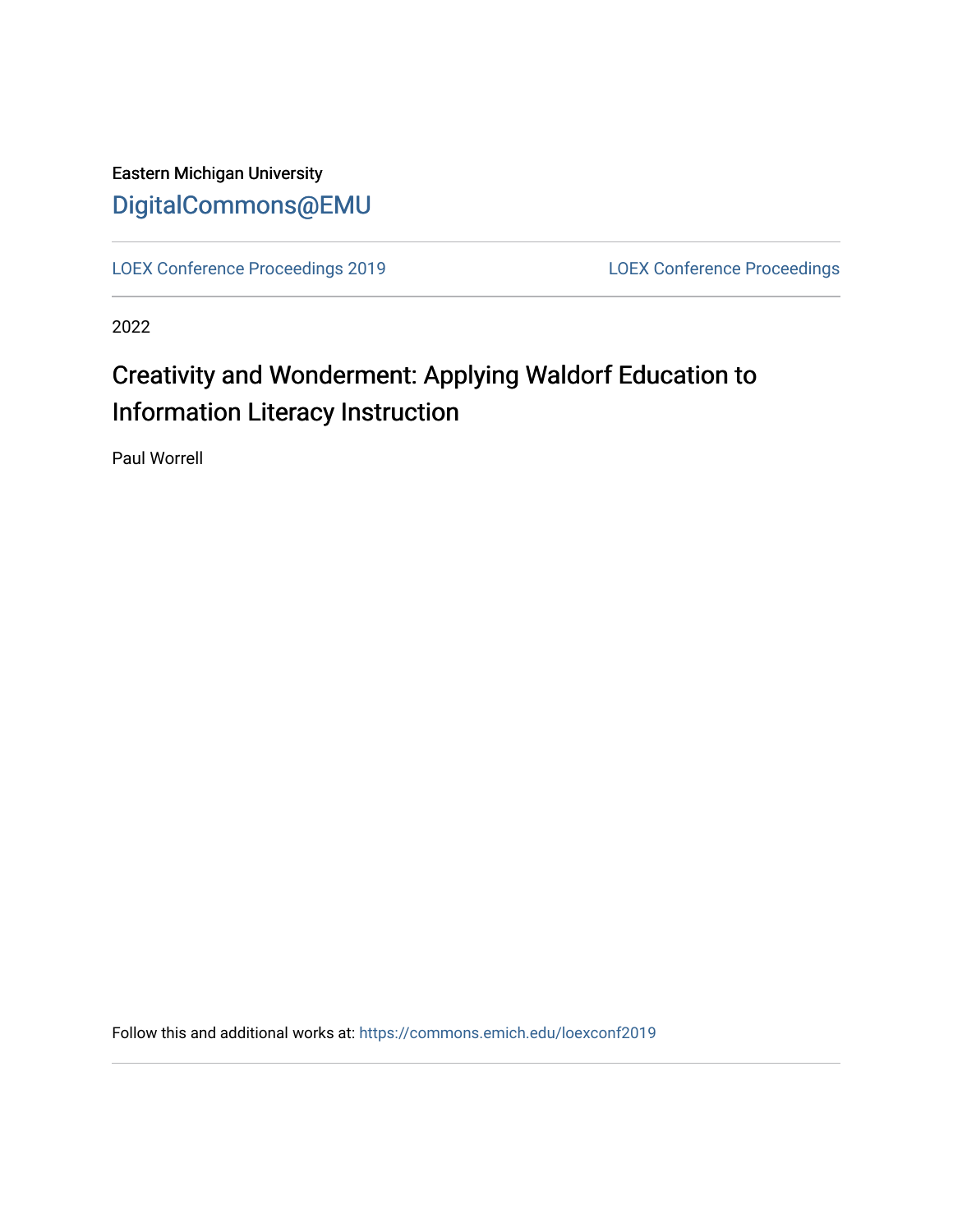# **CREATIVITY AND WONDERMENT: APPLYING WALDORF EDUCATION TO INFORMATION LITERACY INSTRUCTION**

## **PAUL WORRELL**

#### **INTRODUCTION**

We all know that "crickets" moment in our teaching. You ask a question and the room goes quiet. Adequate wait time is given, and one brave student finally speaks up to answer the query. Other students visibly relax, but then the glazed expressions begin. For many teaching librarians, "losing the room" is a common occurrence. In my own teaching, this is a common frustration, and not one unique to library instruction. As a former elementary educator, I recalled ways that helped engage and spark interest in my students. It was always the days when students had a hands-on, creative activity where the most learning occurred. This reminded me of a particularly creative course in my LIS program where the instructor used an unusual teaching pedagogy: Waldorf education. The goal of this paper is to share a brief background of this pedagogy, discuss its application to library teaching, and include handson classroom techniques.

## **HISTORY OF WALDORF EDUCATION**

Perhaps appropriately so, Waldorf pedagogy is named not for its founder, but for the first school based upon this teaching philosophy. Rudolf Steiner founded the first Waldorf School in 1919, for the children of the workers at the Waldorf Astoria cigarette factory (Ullrich, 2014, p. 33). It is from this factory that the pedagogy takes its name, and while Steiner originally founded the school based upon his anthroposophical teachings, the education has continued to grow and transform over time to become a distinctive pedagogy of its own.

## **Anthroposophical Foundations**

In a detailed biography of Rudolf Steiner's life, Ullrich describes anthroposophy as a philosophy wherein individuals are freely capable of accessing and understanding the spiritual world (2014, p. 23). Steiner defines spiritual discovery broadly and followers of anthroposophy engage in art and other sensory experiences to develop their comprehension (Selg, 2010, p. 11). Steiner first wrote about applying this philosophy to schooling in 1907 in his publication *The Education of the Child in the Light of Spiritual Science* (Ullrich, 2014, p. 32). It is because of these spiritual foundations that many modern educators are unaware of or unfamiliar with the pedagogy. However, Waldorf education does not implicitly teach students to follow any specific religion or spiritual cause, rather Steiner believed in the spiritual nature of all human beings. The core idea behind anthroposophy-inspired schooling is simply the idea of developing "free, independent, moral, and creative human beings" who realize the inherent spirituality in the world and themselves (Goral, 2009, p. 4).

#### **First Waldorf School**

At the first Waldorf School, Steiner was able to apply his philosophy to the classroom, and fulfill his dream of developing creativities and spiritual understanding in students. This was also the first unified school in Germany to allow students from all social classes to attend (Ullrich, 2014, p. 81). Ullrich describes how revolutionary this was, stating: "In this school all children have the same right to the development of their personality, irrespective of their sex, social background and the demands of the state or economy" (2014, p. 81). Many of the aspects that have come to define Waldorf pedagogy began in this first school, including the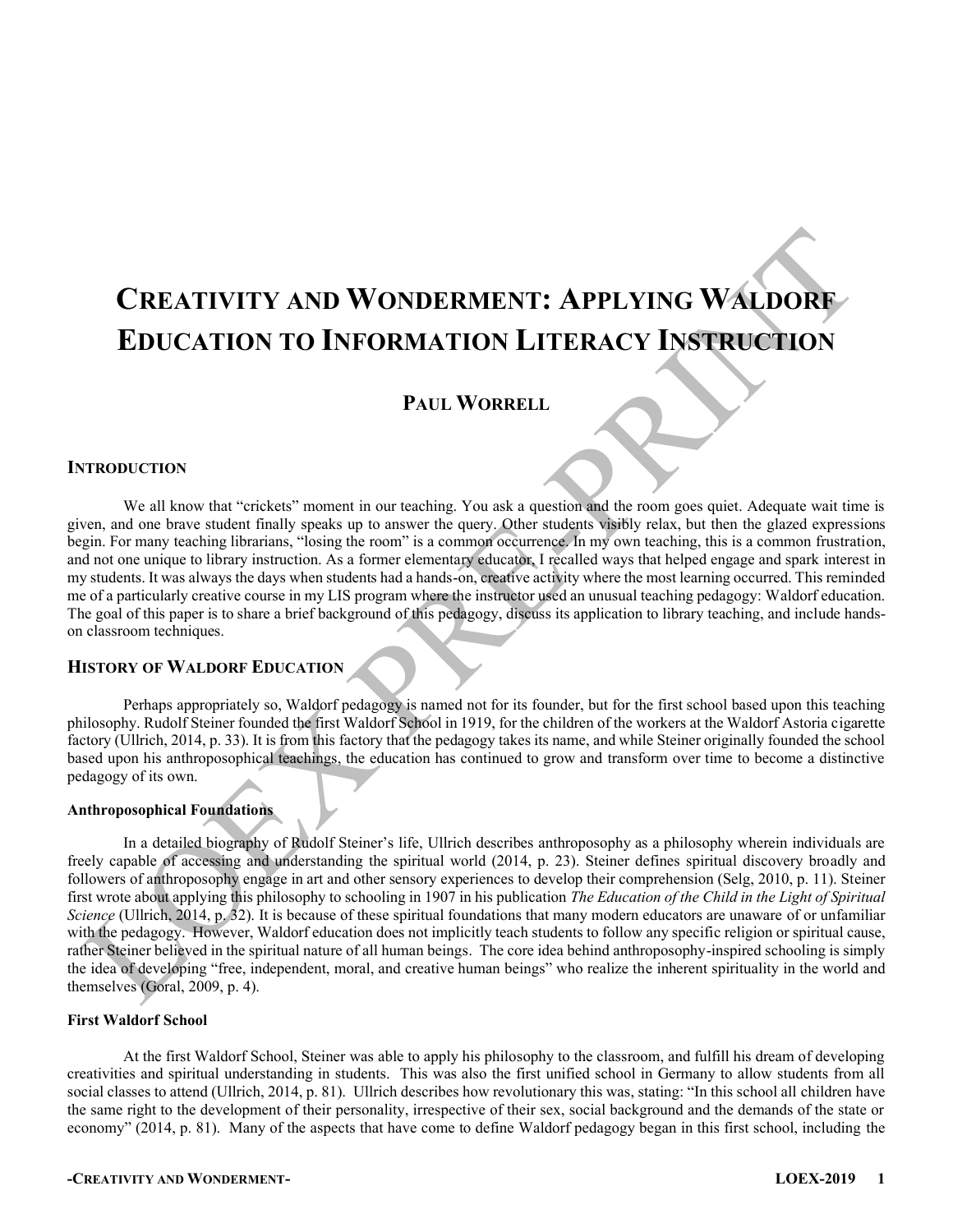practice of governance by cooperating teachers and parents, having no grades or failing students, and having a classroom teacher stay with the same class for multiple years. This latter practice was according to Steiner's philosophy of teachers serving as a guiding personality to cultivate students' personalities, creativity, and wonderment of the world around them (Goral, 2009; Ullrich, 2014). The original Waldorf School proved to be so successful due to its openness and celebration of student individuality that over time, many other schools following the tradition have opened.

#### **Growth and Expansion**

According to a study of Waldorf education, Paschen estimates there are over 1000 Waldorf schools all over the world (2013, p. 191). They are most active in regions near Germany like Austria, Scandinavia, and the Netherlands. Many Waldorf schools exist in the United States, appealing as an alternative to traditional schooling (Boland & Demirbag, 2017). As recently as 2015, even China has had advocacy and support for incorporating Waldorf Educational practices into their schooling (Mu Peihua, 2015).

Rudolf Steiner therefore began a revolutionary type of schooling, which has since expanded to become its own entity. While still founded upon anthroposophical beliefs and theories, Waldorf teachers today have created an educational pedagogy that continues to grow and engages learners in myriad ways.

## **WALDORF PEDAGOGY**

Waldorf education broke ground in its acceptance of people from all social strata, but it also took a radical approach to how learning and teaching take place in the classroom. As the primary goal of Waldorf pedagogy is to develop creative people with a strong sense of morality and spirituality, learning becomes more than knowledge acquisition. A common description of Waldorf schooling includes the threefold goal of developing head, heart, and hands (Goral, 2009; Woodard, 2005). Accordingly, this means that while Waldorf teachers spend class time covering curricular content, they also promote emotionally affective teaching and develop observational and experiential skills in students. Waldorf education outlines distinctive roles for the teacher as well as an emphasis on student developmental stages and learning domains.

#### **Waldorf Teachers**

The primary aspect of Waldorf education that remains similar to traditional schooling is the focus on teacher-centered instruction (Ullrich, 2014, p. 151). Waldorf teachers are the ultimate authority and guide to facilitate students' development and creative awakening. They are also the muse and artistic example in the classroom. A recurring metaphor is the Waldorf teacher as a gardener, nurturing the students to help them blossom and grow into their own personalities (Goral, 2009; Ullrich, 2014). In her description of public school teachers adopting Waldorf methods, Goral states teachers should "continuously seek new ways of presenting information... love learning for its own sake and see gathering new skills and ideas as something that feeds their souls, helping to recharge them for their day-to-day work" (2009, p. 92). Goral goes on to cite Steiner directly, explaining that "[t]he teacher must be one who never compromises in the heart and mind what is untrue... [t]he teacher must never get stale or grow sour" (2009, p. 93). The concept of letting one's teaching become stagnant is a recurring element for why many educators decide to adopt Waldorf methods (Petrash, 2010, p. 116).

## **Student Development and Learning Domains**

Individual growth and personal development are core aspects of how Waldorf education defines learning. Woodard (2005) explains when Waldorf educators first consider the moral needs of students, they clear away potential distractions or problems that hinder learning (p. 84). The foundational goal of Waldorf education accomplishes this through its focus on the threefold support for head, hands, and heart, incorporating space for students to explore curricular content as well as develop emotional awareness and skills. Nordlund (2013) builds on the Waldorf threefold approach, describing the stages of development in students: willing, feeling, and thinking (p. 14). Stage one is willing and doing when children ages 0-7 learn through play, exploration and mimicking the adults around them. Stage two is feeling, when 7-14 year olds develop their imagination and creativity through artistic expression and physical experiences. Lastly, stage three is thinking and judging from adolescence on, where students begin to become reflective, self-sufficient problem solvers (Nordlund, 2013, p. 14; Ullrich, 2014, p. 74).

Creativity and expression are the common threads that weave throughout the stages and learning domains within Waldorf education. There are of course many more aspects and subtleties to the theoretical underpinnings of the pedagogy, but instilling a sense of creativity and freedom of thought in students is the foundation for teachers to inspire, lead, and facilitate learning in the Waldorf classroom.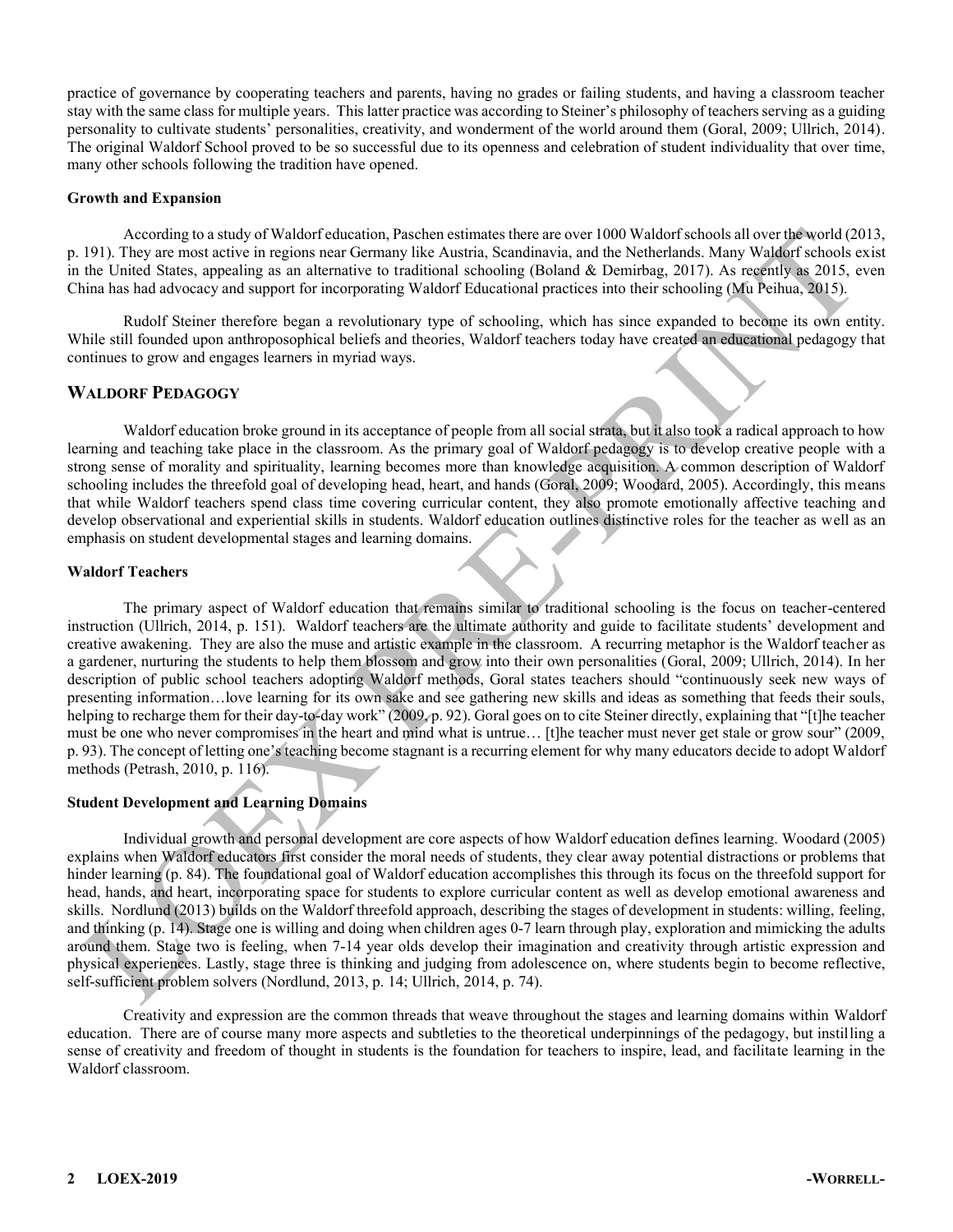## **WALDORF METHODS & LIBRARY INSTRUCTION**

Teaching librarians also must inspire and lead in the classroom, and as such often seek out effective teaching strategies. Within the LIS field, many articles describe the latest teaching technique or foundational theory to support student learning and effective instruction (Gilchrist, 2016; Mestre, 2010). However, I have yet to encounter the intersection of Waldorf education and library instruction. This may stem from the lack of awareness due to the spiritual aspect to the pedagogy's origins, or could be from the field's tendency to stick to what works. Regardless, Waldorf methods dovetail remarkably well with information literacy instruction, due to several commonalities between the fields and their respective pedagogies' inherent goals and beliefs.

#### **Shared Educational Beliefs and Goals**

The primary educational shared goals of both Waldorf education and library instruction are an emphasis on lifelong learning, de-specialized knowledge, and a commitment to critical thinking. The ACRL Framework for Information Literacy in Higher Education provides frames and dispositions that support the development of lifelong learners (American Library Association, 2015). Specifically, the frames "Research as Inquiry" and "Information Creation as a Process" include descriptions of preparing students to think beyond higher education and consider the impacts of information creation on society (American Library Association, 2015). Waldorf pedagogy mirrors this commitment in its development of individuality and morality in students. According to Petrash (2010), "Educators should prepare children for life, not just graduate school or future employment" (p. 21). Ullrich (2014) and Selg (2010) further share how Waldorf graduates believe their education instilled in them this curiosity for lifelong wonderment.

Library instruction also crosses disciplines in a way that reflects Waldorf education's commitment to de-specialized content knowledge. Waldorf educators view teaching as an art, presenting all subjects creatively and artistically, often intertwining (Petrash, 2010, p. 74; Goral, 2009, p. 120). Ullrich takes this further, criticizing universities for relying on siloed experts so much so that students cannot connect the content knowledge to everyday reality (2014, p. 177). The ACRL framework provides support for despecialized knowledge, outlining how students need to understand and recognize information creation and the construction of authority across varied disciplines (American Library Association, 2015). Librarians and Waldorf educators alike actively blur the lines between academic disciplines, helping students understand that content knowledge is not isolated.

Both library instructors and Waldorf teachers also recognize that effective education is more than knowledge acquisition. Petrash (2010) identifies the folly of fact-based instruction as new information supersedes old beliefs on a regular basis. In contrast, experts state how Waldorf teachers prepare students who are perceptive, critical, and understand the world in a more intimate way (Petrash, 2010, p. 26; Selg, 2010, p. 12). This resonates with how library instructors are increasingly distancing themselves from "teaching to the tool" or using demonstrations. Instead, librarians help students to be critical interpreters of information, determining bias and intent while unpacking authority. Waldorf educators, who constantly work towards helping students to question the world around them and reimagine a better society, share this trend towards a more critical pedagogy (Goral, 2009, p. 96).

## **Waldorf Techniques in the Library Classroom**

These shared beliefs and goals explain why many techniques used in Waldorf classrooms are a natural fit for library instruction. One technique I include in almost all of my library instruction sessions is creative storytelling (Goral, 2009, p. 72; Petrash, 2010, p. 48). Instead of outlining the peer-review process for an English composition class, for example, I share the "storyline" of an article I want to publish, embellishing its journey from start to finish using colorful and descriptive language. Injecting open-ended questions throughout stories also increases engagement and allows students to unpack specifics. I modulate my voice and facial expressions, performing the story and emotions to engage with students.

After more teacher-centric activities like storytelling, I like to change the classroom dynamic and invite students to work either individually or in groups. A common Waldorf practice is to allow students to create an artistic interpretation of a concept (Nordlund, 2013, p.18; Petrash, 2010, p. 29). Invite students to mind map their topics on construction paper using markers and other coloring utensils. Students can also use sculpting clay to create a representation of an abstract idea. Sometimes it is important to add a few rules such as no timelines, or no use of written words in their depictions to encourage creativity.

Waldorf students write daily, creating their own lesson books rather than using a content textbook (Petrash, 2010, p. 92). This can be an effective way to engage students in for-credit library classes, having them create a journal logging daily lessons and activities through reflective writing. In one shot instruction sessions, I use writing to have students either start or finish a lesson. We often do "chalk-talks" at the outset where students all have a writing utensil and answer a shared question on a whiteboard or chalkboard (Brookfield, n.d.). This group activity allows multiple conversations to happen simultaneously, with the only rule being you cannot speak aloud. Writing is also an excellent way to make space for wondering (Nordlund, 2013, p. 15). I often begin or end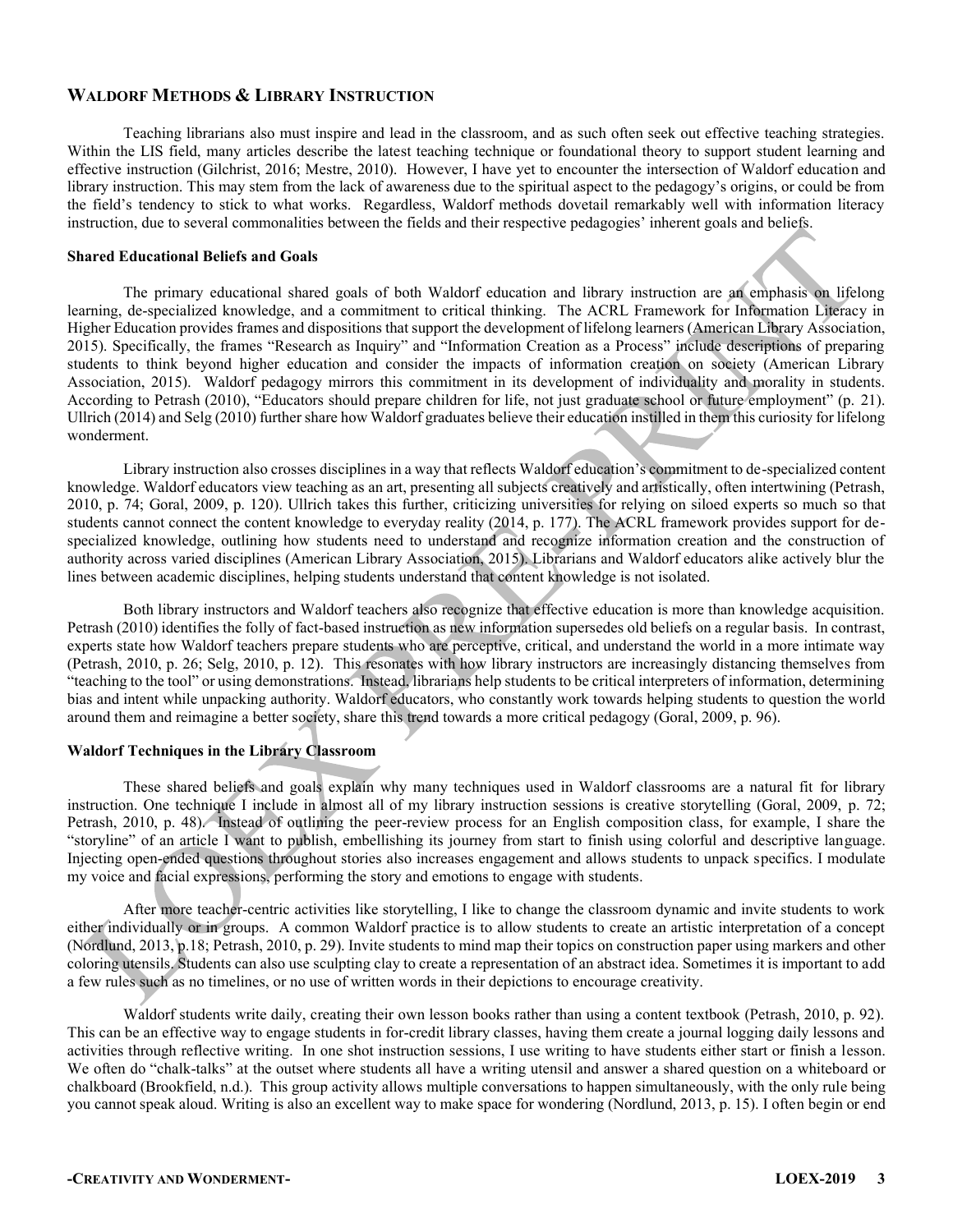a session by passing out quarter or half sheets of paper and ask students to write down what questions or wonderings they have. We then center our current or follow-up library session on their specific questions and concerns.

Another Waldorf practice I commonly include in instruction is empowering students to discover and play with library resources and concepts (Nordlund, 2013, p. 16; Petrash, p. 23). Instead of demonstration, which eats up a lot of class time and invites glazed eyes, I task students with exploring a specific database or topic, either identifying effective search strategies or preparing a brief presentation for their peers. We also try to "break" tools by seeing what they can and cannot do, allowing students to test the limits of what the library can offer.

Waldorf pedagogy is a natural fit for library instruction because of their shared goals and educational beliefs. I pulled the teaching techniques described here directly from Waldorf educators and experts, but they are by no means exhaustive. I encourage librarians to try out these activities and also adapt and discover their own.

#### **CONCLUSION**

Grounding our library teaching in educational theory and pedagogy is increasingly important for our continued growth in the field. It is my hope to introduce others to the fun and creative practices of Waldorf education. From its origins in Rudolf Steiner's spiritual anthroposophy to the creative approaches of K-12 teachers today, Waldorf education continues to evolve and push the boundaries of traditional education. I challenge you to apply Waldorf methods in your information literacy instruction and engage your students' creativity. By offering them time and space to wonder and question, we come closer to the goal of developing individuals with a well-rounded appreciation and understanding of the world around them.